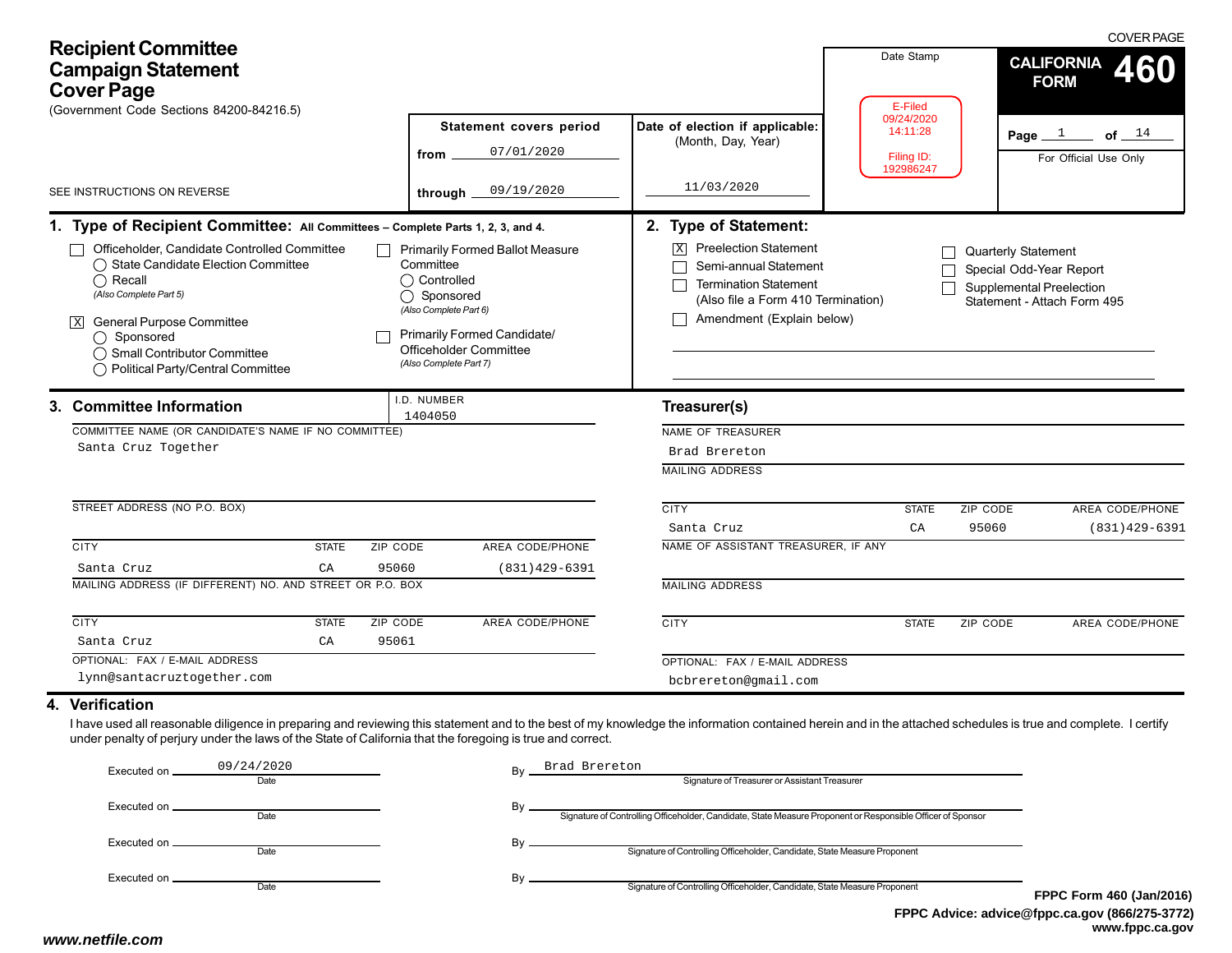### **Recipient Committee Campaign Statement Cover Page — Part 2**

Page <u>2</u> of  $14$ COVER PAGE - PART 2**CALIFORNIA FORM460**

|                                                                 | 5. Officeholder or Candidate Controlled Committee                                                           | 6. Primarily Formed Ballot Measure Committee                                                                 |                     |                   |
|-----------------------------------------------------------------|-------------------------------------------------------------------------------------------------------------|--------------------------------------------------------------------------------------------------------------|---------------------|-------------------|
| NAME OF OFFICEHOLDER OR CANDIDATE                               |                                                                                                             | NAME OF BALLOT MEASURE                                                                                       |                     |                   |
|                                                                 | OFFICE SOUGHT OR HELD (INCLUDE LOCATION AND DISTRICT NUMBER IF APPLICABLE)                                  | <b>BALLOT NO. OR LETTER</b>                                                                                  | <b>JURISDICTION</b> |                   |
| RESIDENTIAL/BUSINESS ADDRESS (NO. AND STREET)                   | <b>CITY</b><br><b>STATE</b><br>ZIP                                                                          | Identify the controlling officeholder, candidate, or st                                                      |                     |                   |
|                                                                 |                                                                                                             | NAME OF OFFICEHOLDER, CANDIDATE, OR PROPONENT                                                                |                     |                   |
|                                                                 | Related Committees Not Included in this Statement: List any committees                                      |                                                                                                              |                     |                   |
| contributions or make expenditures on behalf of your candidacy. | not included in this statement that are controlled by you or are primarily formed to receive<br>I.D. NUMBER | OFFICE SOUGHT OR HELD                                                                                        |                     |                   |
| <b>COMMITTEE NAME</b><br><b>NAME OF TREASURER</b>               | CONTROLLED COMMITTEE?                                                                                       | 7. Primarily Formed Candidate/Officeholder Co<br>officeholder(s) or candidate(s) for which this committee is |                     |                   |
| <b>COMMITTEE ADDRESS</b>                                        | $\Box$ yes<br>$\Box$ No<br>STREET ADDRESS (NO P.O. BOX)                                                     | NAME OF OFFICEHOLDER OR CANDIDATE                                                                            |                     | <b>OFFICE SOU</b> |
| <b>CITY</b>                                                     | ZIP CODE<br>AREA CODE/PHONE<br><b>STATE</b>                                                                 | NAME OF OFFICEHOLDER OR CANDIDATE                                                                            |                     | <b>OFFICE SOU</b> |

□ YES

S ∐NO

CONTROLLED COMMITTEE?

| BALLOT NO. OR LETTER | <b>JURISDICTION</b> | <b>SUPPORT</b><br><b>OPPOSE</b> |
|----------------------|---------------------|---------------------------------|
|                      |                     |                                 |

fficeholder, candidate, or state measure proponent, if any.

| OFFICE SOUGHT OR HELD | I DISTRICT NO. IF ANY |
|-----------------------|-----------------------|
|                       |                       |

#### **7. Primarily Formed Candidate/Officeholder Committee** *List names of* (s) for which this committee is primarily formed.

| NAME OF OFFICEHOLDER OR CANDIDATE | OFFICE SOUGHT OR HELD | <b>SUPPORT</b><br><b>OPPOSE</b> |
|-----------------------------------|-----------------------|---------------------------------|
| NAME OF OFFICEHOLDER OR CANDIDATE | OFFICE SOUGHT OR HELD | <b>SUPPORT</b><br><b>OPPOSE</b> |
| NAME OF OFFICEHOLDER OR CANDIDATE | OFFICE SOUGHT OR HELD | <b>SUPPORT</b><br><b>OPPOSE</b> |
| NAME OF OFFICEHOLDER OR CANDIDATE | OFFICE SOUGHT OR HELD | <b>SUPPORT</b><br><b>OPPOSE</b> |

*Attach continuation sheets if necessary*

NAME OF TREASURER

COMMITTEE ADDRESS STREET ADDRESS (NO P.O. BOX)

**CITY** STATE ZIP CODE AREA CODE/PHONE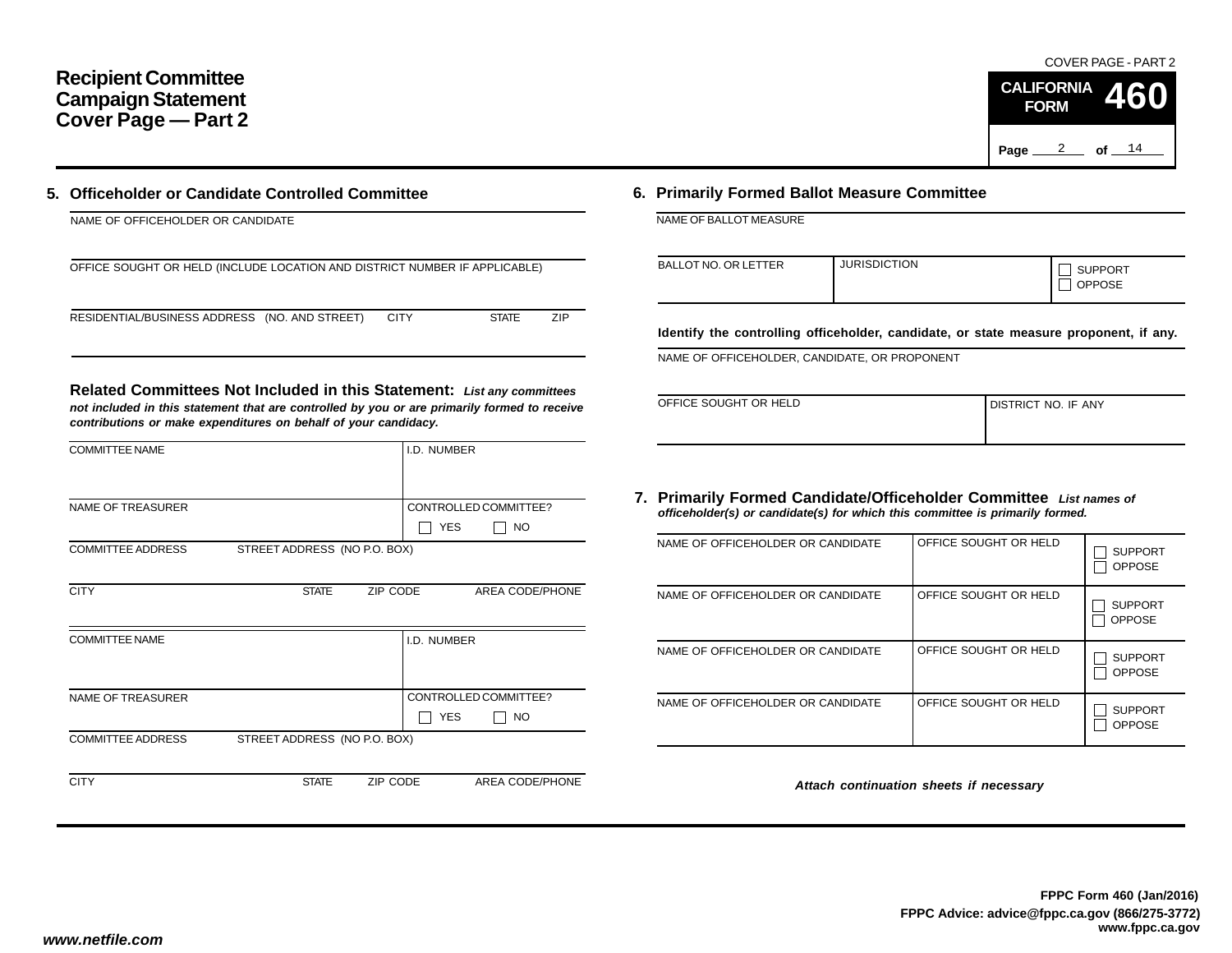| <b>Campaign Disclosure Statement</b>                                            |      |                                                                                               |                                                                                        |           |                                                                                                                                                                                                                                                                                                                     | SUMMARY PAGE                                                                                                                                                                                                                                                                                                        |
|---------------------------------------------------------------------------------|------|-----------------------------------------------------------------------------------------------|----------------------------------------------------------------------------------------|-----------|---------------------------------------------------------------------------------------------------------------------------------------------------------------------------------------------------------------------------------------------------------------------------------------------------------------------|---------------------------------------------------------------------------------------------------------------------------------------------------------------------------------------------------------------------------------------------------------------------------------------------------------------------|
| <b>Summary Page</b>                                                             |      | Amounts may be rounded<br>to whole dollars.                                                   |                                                                                        |           | Statement covers period                                                                                                                                                                                                                                                                                             | CALIFORNIA 460                                                                                                                                                                                                                                                                                                      |
|                                                                                 |      |                                                                                               | from $\overline{\phantom{0}}$                                                          |           | 07/01/2020                                                                                                                                                                                                                                                                                                          | <b>FORM</b>                                                                                                                                                                                                                                                                                                         |
| SEE INSTRUCTIONS ON REVERSE                                                     |      |                                                                                               |                                                                                        | through _ | 09/19/2020                                                                                                                                                                                                                                                                                                          | Page $3$ of $14$                                                                                                                                                                                                                                                                                                    |
| NAME OF FILER                                                                   |      |                                                                                               |                                                                                        |           |                                                                                                                                                                                                                                                                                                                     | I.D. NUMBER                                                                                                                                                                                                                                                                                                         |
| Santa Cruz Together                                                             |      |                                                                                               |                                                                                        |           |                                                                                                                                                                                                                                                                                                                     | 1404050                                                                                                                                                                                                                                                                                                             |
| <b>Contributions Received</b>                                                   |      | <b>Column A</b><br>TOTAL THIS PERIOD<br>(FROM ATTACHED SCHEDULES)                             | <b>Column B</b><br><b>CALENDAR YEAR</b><br>TOTAL TO DATE                               |           | <b>General Elections</b>                                                                                                                                                                                                                                                                                            | <b>Calendar Year Summary for Candidates</b><br>Running in Both the State Primary and                                                                                                                                                                                                                                |
|                                                                                 |      |                                                                                               | \$ 55,267.96                                                                           |           |                                                                                                                                                                                                                                                                                                                     |                                                                                                                                                                                                                                                                                                                     |
|                                                                                 |      | 0.00                                                                                          | 0.00                                                                                   |           |                                                                                                                                                                                                                                                                                                                     | $1/1$ through $6/30$<br>7/1 to Date                                                                                                                                                                                                                                                                                 |
|                                                                                 |      |                                                                                               | \$ 55,267.96                                                                           |           | 20. Contributions<br>Received                                                                                                                                                                                                                                                                                       | $\frac{1}{2}$ $\frac{1}{2}$ $\frac{1}{2}$ $\frac{1}{2}$ $\frac{1}{2}$ $\frac{1}{2}$ $\frac{1}{2}$ $\frac{1}{2}$ $\frac{1}{2}$ $\frac{1}{2}$ $\frac{1}{2}$ $\frac{1}{2}$ $\frac{1}{2}$ $\frac{1}{2}$ $\frac{1}{2}$ $\frac{1}{2}$ $\frac{1}{2}$ $\frac{1}{2}$ $\frac{1}{2}$ $\frac{1}{2}$ $\frac{1}{2}$ $\frac{1}{2}$ |
|                                                                                 |      | 0.00                                                                                          | 500.00                                                                                 |           | 21. Expenditures                                                                                                                                                                                                                                                                                                    |                                                                                                                                                                                                                                                                                                                     |
|                                                                                 |      |                                                                                               | $\frac{1}{2}$ 55,767.96                                                                |           | Made                                                                                                                                                                                                                                                                                                                | $\frac{1}{2}$ $\frac{1}{2}$ $\frac{1}{2}$ $\frac{1}{2}$ $\frac{1}{2}$ $\frac{1}{2}$ $\frac{1}{2}$ $\frac{1}{2}$ $\frac{1}{2}$ $\frac{1}{2}$ $\frac{1}{2}$ $\frac{1}{2}$ $\frac{1}{2}$ $\frac{1}{2}$ $\frac{1}{2}$ $\frac{1}{2}$ $\frac{1}{2}$ $\frac{1}{2}$ $\frac{1}{2}$ $\frac{1}{2}$ $\frac{1}{2}$ $\frac{1}{2}$ |
| <b>Expenditures Made</b>                                                        |      |                                                                                               |                                                                                        |           | <b>Expenditure Limit Summary for State</b>                                                                                                                                                                                                                                                                          |                                                                                                                                                                                                                                                                                                                     |
|                                                                                 |      |                                                                                               |                                                                                        |           | <b>Candidates</b>                                                                                                                                                                                                                                                                                                   |                                                                                                                                                                                                                                                                                                                     |
|                                                                                 |      | 0.00                                                                                          | 0.00                                                                                   |           |                                                                                                                                                                                                                                                                                                                     | 22. Cumulative Expenditures Made*                                                                                                                                                                                                                                                                                   |
|                                                                                 |      |                                                                                               | \$77,608.00                                                                            |           |                                                                                                                                                                                                                                                                                                                     | (If Subject to Voluntary Expenditure Limit)                                                                                                                                                                                                                                                                         |
|                                                                                 |      |                                                                                               | 0.00                                                                                   |           | Date of Election<br>(mm/dd/yy)                                                                                                                                                                                                                                                                                      | Total to Date                                                                                                                                                                                                                                                                                                       |
|                                                                                 |      | 0.00<br>$\mathcal{L}^{\text{max}}_{\text{max}}$ , and $\mathcal{L}^{\text{max}}_{\text{max}}$ | 500.00                                                                                 |           |                                                                                                                                                                                                                                                                                                                     |                                                                                                                                                                                                                                                                                                                     |
|                                                                                 |      |                                                                                               | $\frac{1}{2}$<br>78,108.00                                                             |           | $\frac{1}{2}$ $\frac{1}{2}$ $\frac{1}{2}$ $\frac{1}{2}$ $\frac{1}{2}$ $\frac{1}{2}$ $\frac{1}{2}$ $\frac{1}{2}$ $\frac{1}{2}$ $\frac{1}{2}$ $\frac{1}{2}$ $\frac{1}{2}$ $\frac{1}{2}$ $\frac{1}{2}$ $\frac{1}{2}$ $\frac{1}{2}$ $\frac{1}{2}$ $\frac{1}{2}$ $\frac{1}{2}$ $\frac{1}{2}$ $\frac{1}{2}$ $\frac{1}{2}$ | $\frac{1}{2}$                                                                                                                                                                                                                                                                                                       |
| <b>Current Cash Statement</b>                                                   |      |                                                                                               |                                                                                        |           | $\frac{1}{2}$                                                                                                                                                                                                                                                                                                       | $\frac{1}{2}$                                                                                                                                                                                                                                                                                                       |
| 12. Beginning Cash Balance  Previous Summary Page, Line 16 \$ 1000 1.44         |      |                                                                                               | To calculate Column B, add                                                             |           |                                                                                                                                                                                                                                                                                                                     |                                                                                                                                                                                                                                                                                                                     |
|                                                                                 |      | 19,113.00                                                                                     | amounts in Column A to the<br>corresponding amounts                                    |           |                                                                                                                                                                                                                                                                                                                     |                                                                                                                                                                                                                                                                                                                     |
|                                                                                 |      | 0.00                                                                                          | from Column B of your last                                                             |           | reported in Column B.                                                                                                                                                                                                                                                                                               | *Amounts in this section may be different from amounts                                                                                                                                                                                                                                                              |
|                                                                                 |      | 1,070.47                                                                                      | report. Some amounts in<br>Column A may be negative                                    |           |                                                                                                                                                                                                                                                                                                                     |                                                                                                                                                                                                                                                                                                                     |
| 16. <b>ENDING CASH BALANCE</b> Add Lines 12 + 13 + 14, then subtract Line 15 \$ |      | 27,046.97                                                                                     | figures that should be                                                                 |           |                                                                                                                                                                                                                                                                                                                     |                                                                                                                                                                                                                                                                                                                     |
| If this is a termination statement, Line 16 must be zero.                       |      |                                                                                               | subtracted from previous<br>period amounts. If this is<br>the first report being filed |           |                                                                                                                                                                                                                                                                                                                     |                                                                                                                                                                                                                                                                                                                     |
|                                                                                 | \$   | 0.00                                                                                          | for this calendar year, only<br>carry over the amounts                                 |           |                                                                                                                                                                                                                                                                                                                     |                                                                                                                                                                                                                                                                                                                     |
| <b>Cash Equivalents and Outstanding Debts</b>                                   |      |                                                                                               | from Lines 2, 7, and 9 (if<br>any).                                                    |           |                                                                                                                                                                                                                                                                                                                     |                                                                                                                                                                                                                                                                                                                     |
|                                                                                 | - \$ | 0.00                                                                                          |                                                                                        |           |                                                                                                                                                                                                                                                                                                                     |                                                                                                                                                                                                                                                                                                                     |
|                                                                                 | - \$ | 0.00                                                                                          |                                                                                        |           |                                                                                                                                                                                                                                                                                                                     |                                                                                                                                                                                                                                                                                                                     |
|                                                                                 |      |                                                                                               |                                                                                        |           |                                                                                                                                                                                                                                                                                                                     | <b>FPPC Form 460 (Jan/201)</b>                                                                                                                                                                                                                                                                                      |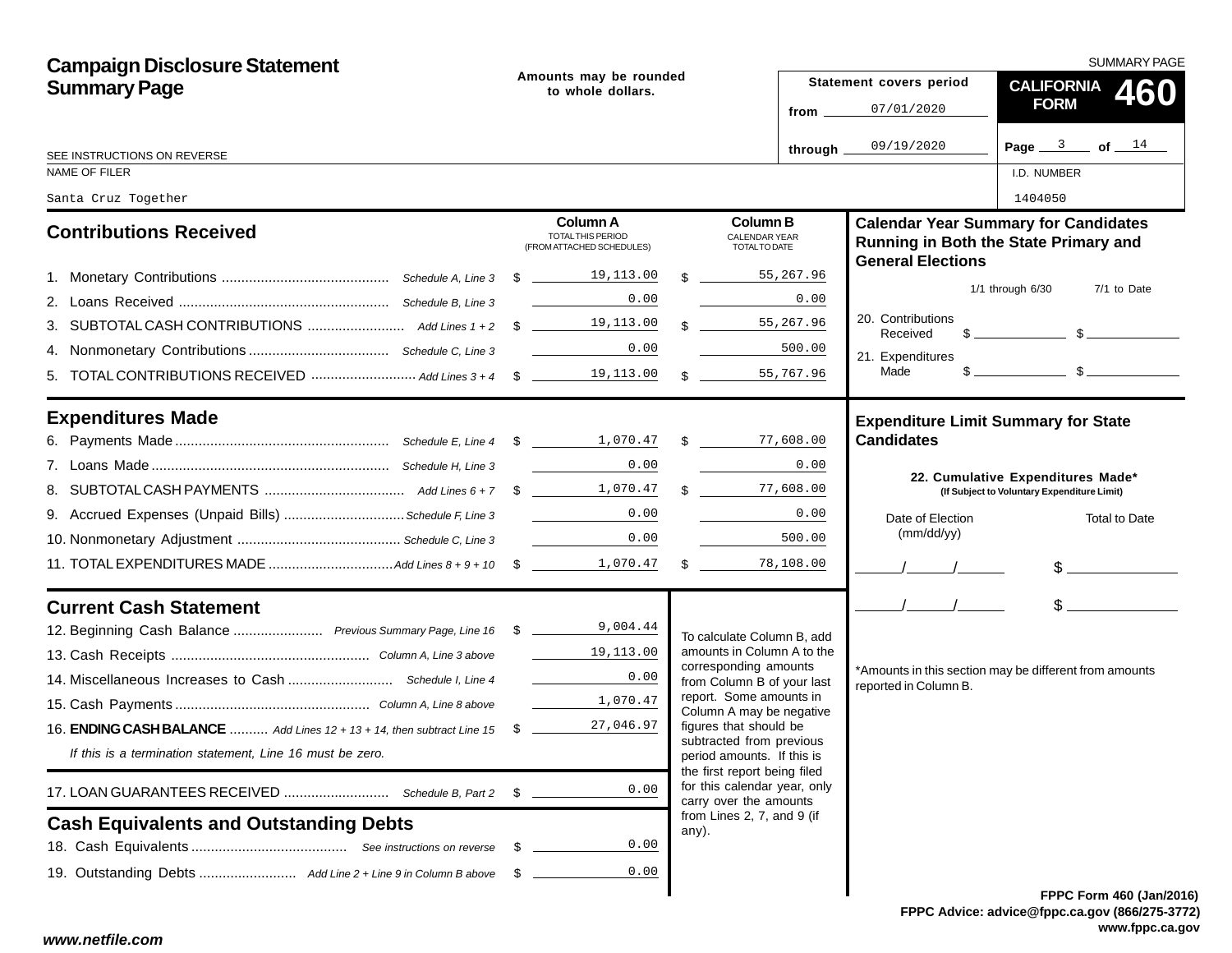| <b>Schedule A</b>              |                                                                                                                                                                                                                                           |                                                                    |                                                                                                     |                                                 |                                                                         |                                      | SCHEDULE A                                                                                    |
|--------------------------------|-------------------------------------------------------------------------------------------------------------------------------------------------------------------------------------------------------------------------------------------|--------------------------------------------------------------------|-----------------------------------------------------------------------------------------------------|-------------------------------------------------|-------------------------------------------------------------------------|--------------------------------------|-----------------------------------------------------------------------------------------------|
|                                | <b>Monetary Contributions Received</b>                                                                                                                                                                                                    |                                                                    | Amounts may be rounded<br>to whole dollars.                                                         | Statement covers period<br>07/01/2020<br>from   |                                                                         |                                      | <b>CALIFORNIA</b><br>460<br><b>FORM</b>                                                       |
|                                | SEE INSTRUCTIONS ON REVERSE                                                                                                                                                                                                               |                                                                    |                                                                                                     | through 09/19/2020                              |                                                                         |                                      | Page $4$ of $14$                                                                              |
| NAME OF FILER                  |                                                                                                                                                                                                                                           |                                                                    |                                                                                                     |                                                 |                                                                         | I.D. NUMBER                          |                                                                                               |
| Santa Cruz Together            |                                                                                                                                                                                                                                           |                                                                    |                                                                                                     |                                                 |                                                                         | 1404050                              |                                                                                               |
| <b>DATE</b><br><b>RECEIVED</b> | FULL NAME, STREET ADDRESS AND ZIP CODE OF CONTRIBUTOR<br>(IF COMMITTEE, ALSO ENTER I.D. NUMBER)                                                                                                                                           | <b>CONTRIBUTOR</b><br>CODE *                                       | IF AN INDIVIDUAL, ENTER<br>OCCUPATION AND EMPLOYER<br>(IF SELF-EMPLOYED, ENTER NAME<br>OF BUSINESS) | <b>AMOUNT</b><br><b>RECEIVED THIS</b><br>PERIOD | <b>CUMULATIVE TO DATE</b><br><b>CALENDAR YEAR</b><br>(JAN. 1 - DEC. 31) |                                      | PER ELECTION<br>TO DATE<br>(IF REQUIRED)                                                      |
| 08/25/2020                     | Alan Bailey<br>Santa Cruz, CA 95060                                                                                                                                                                                                       | $X$ IND<br>$\Box$ COM<br>$\Box$ OTH<br>$\Box$ PTY<br>$\square$ SCC | Retired<br>N/A                                                                                      | 250.00                                          |                                                                         | 250.00                               |                                                                                               |
| 08/25/2020                     | Richard Beach<br>Santa Cruz, CA 95060                                                                                                                                                                                                     | $X$ IND<br>$\Box$ COM<br>$\Box$ OTH<br>$\Box$ PTY<br>$\square$ SCC | Retired<br>N/A                                                                                      | 200.00                                          |                                                                         | 200.00                               |                                                                                               |
| 08/19/2020                     | Philip Boegel<br>Santa Cruz, CA 95060                                                                                                                                                                                                     | $X$ IND<br>$\Box$ COM<br>$\Box$ OTH<br>$\Box$ PTY<br>$\square$ SCC | N/A<br>N/A                                                                                          | 100.00                                          |                                                                         | 150.00                               |                                                                                               |
| 09/03/2020                     | Gregory Brooks<br>Santa Cruz, CA 95060                                                                                                                                                                                                    | $X$ IND<br>$\Box$ COM<br>$\Box$ OTH<br>$\Box$ PTY<br>$\square$ SCC | Retired<br>N/A                                                                                      | 100.00                                          |                                                                         | 100.00                               |                                                                                               |
| 08/17/2020                     | Paul Brown<br>Santa Cruz, CA 95060                                                                                                                                                                                                        | $X$ IND<br>$\Box$ COM<br>$\Box$ OTH<br>$\Box$ PTY<br>$\square$ SCC | Sales<br>Alterra Solar                                                                              | 100.00                                          |                                                                         | 100.00                               |                                                                                               |
|                                |                                                                                                                                                                                                                                           |                                                                    | <b>SUBTOTAL \$</b>                                                                                  | 750.00                                          |                                                                         |                                      |                                                                                               |
|                                | <b>Schedule A Summary</b><br>1. Amount received this period - itemized monetary contributions.                                                                                                                                            |                                                                    |                                                                                                     | 17,483.00                                       |                                                                         | *Contributor Codes<br>IND-Individual | COM-Recipient Committee<br>(other than PTY or SCC)<br>OTH - Other (e.g., business entity)     |
|                                | 2. Amount received this period – unitemized monetary contributions of less than \$100 \$<br>3. Total monetary contributions received this period.<br>(Add Lines 1 and 2. Enter here and on the Summary Page, Column A, Line 1.)  TOTAL \$ |                                                                    |                                                                                                     | 1,630.00<br>19,113.00                           |                                                                         | PTY - Political Party                | SCC - Small Contributor Committee<br>$FDDO$ $F_{2}$ $\ldots$ $APO$ $I$ $I_{2}$ $\ldots$ $POA$ |

**FPPC Advice: advice@fppc.ca.gov (866/275-3772) www.fppc.ca.gov FPPC Form 460 (Jan/2016)**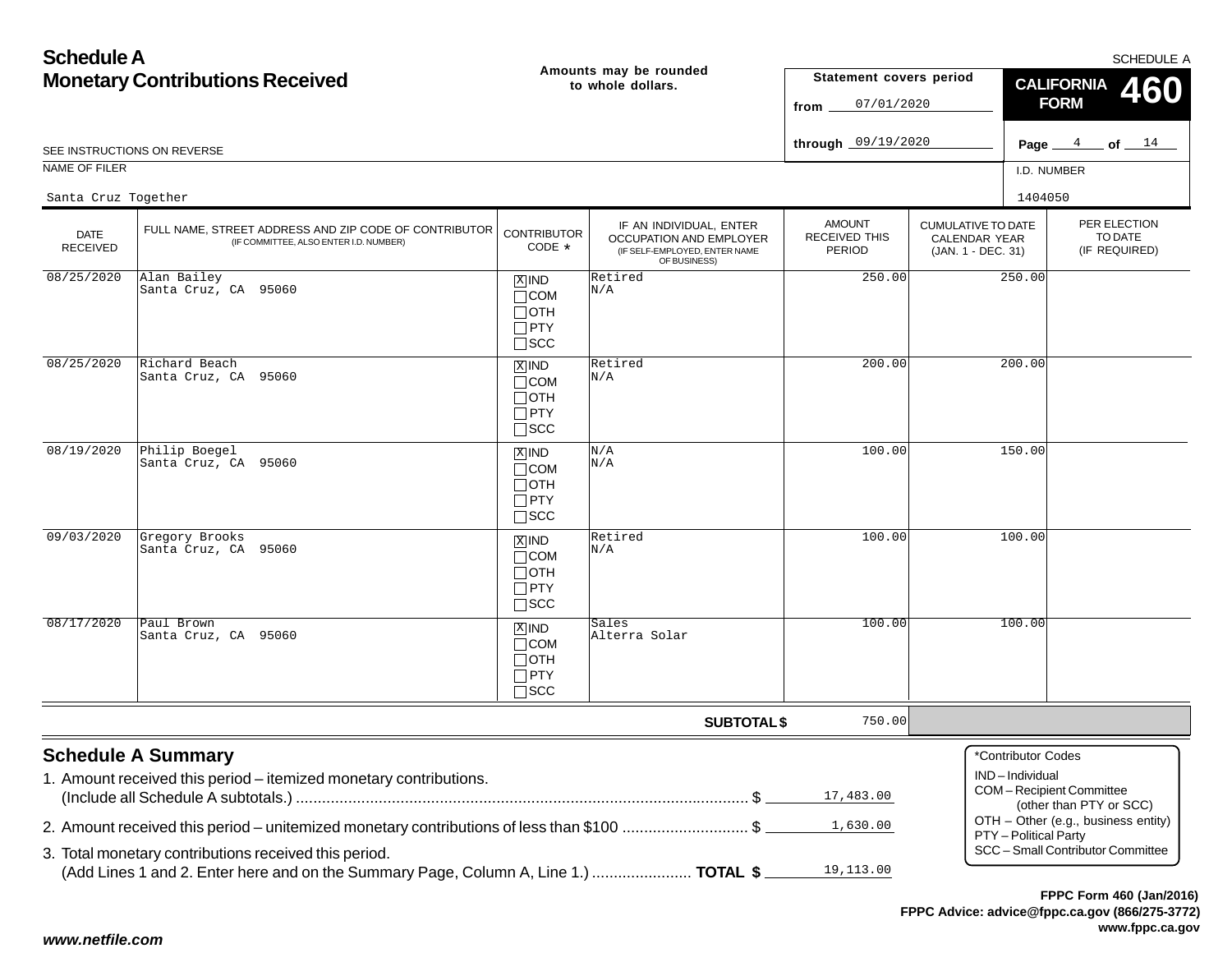|                         | <b>MOTERITY CONTRIBUTIONS</b> RECEIVED                                                          | to whole dollars.                                                  |                                                                                                     | JULIE DE ISLAMICATION DELIVER<br>07/01/2020<br>from. |                                                                  | <b>FORM</b> | <b>CALIFORNIA 460</b>                    |
|-------------------------|-------------------------------------------------------------------------------------------------|--------------------------------------------------------------------|-----------------------------------------------------------------------------------------------------|------------------------------------------------------|------------------------------------------------------------------|-------------|------------------------------------------|
|                         |                                                                                                 |                                                                    |                                                                                                     | 09/19/2020<br>through _                              |                                                                  |             | Page $5$ of $14$                         |
| NAME OF FILER           |                                                                                                 |                                                                    |                                                                                                     |                                                      |                                                                  | I.D. NUMBER |                                          |
| Santa Cruz Together     |                                                                                                 |                                                                    |                                                                                                     |                                                      |                                                                  | 1404050     |                                          |
| <b>DATE</b><br>RECEIVED | FULL NAME, STREET ADDRESS AND ZIP CODE OF CONTRIBUTOR<br>(IF COMMITTEE, ALSO ENTER I.D. NUMBER) | <b>CONTRIBUTOR</b><br>CODE *                                       | IF AN INDIVIDUAL, ENTER<br>OCCUPATION AND EMPLOYER<br>(IF SELF-EMPLOYED, ENTER NAME<br>OF BUSINESS) | <b>AMOUNT</b><br>RECEIVED THIS<br>PERIOD             | <b>CUMULATIVE TO DATE</b><br>CALENDAR YEAR<br>(JAN. 1 - DEC. 31) |             | PER ELECTION<br>TO DATE<br>(IF REQUIRED) |
| 09/10/2020              | Rossana Bruni<br>Soquel, CA 95073                                                               | $X$ IND<br>$\Box$ COM<br>$\Box$ OTH<br>$\Box$ PTY<br>$\Box$ scc    | Property Manager<br>Brooks Properties                                                               | 200.00                                               |                                                                  | 700.00      |                                          |
| 08/24/2020              | Ken Carlson<br>Santa Cruz, CA 95061                                                             | $X$ IND<br>$\Box$ COM<br>$\Box$ OTH<br>$\Box$ PTY<br>$\Box$ SCC    | Investor<br>Self-Employed                                                                           | 2,000.00                                             | 2,250.00                                                         |             |                                          |
| 08/26/2020              | Maria Celebrado<br>Freedom, CA 95019                                                            | $X$ IND<br>$\Box$ COM<br>$\Box$ OTH<br>$\Box$ PTY<br>$\Box$ scc    | Retired<br>N/A                                                                                      | 50.00                                                |                                                                  | 150.00      |                                          |
| 08/25/2020              | Claradon Properties LLC<br>San Jose, CA 95126                                                   | $\Box$ IND<br>$\Box$ COM<br>$X$ OTH<br>$\Box$ PTY<br>$\square$ SCC |                                                                                                     | 200.00                                               |                                                                  | 200.00      |                                          |
| 08/21/2020              | Dennis DeMille<br>Santa Cruz, CA 95063-3379                                                     | $X$ IND<br>$\Box$ COM<br>$\Box$ OTH<br>$\Box$ PTY<br>$\Box$ SCC    | Retired<br>N/A                                                                                      | 250.00                                               |                                                                  | 250.00      |                                          |
|                         |                                                                                                 |                                                                    | <b>SUBTOTAL \$</b>                                                                                  | 2,700.00                                             |                                                                  |             |                                          |

**Amounts may be rounded**

\*Contributor CodesIND – IndividualCOM – Recipient Committee (other than PTY or SCC) OTH – Other (e.g., business entity) PTY – Political Party SCC – Small Contributor Committee

SCHEDULE A (CONT.)

**Statement covers period**

### **Schedule A (Continuation Sheet) Monetary Contributions Received**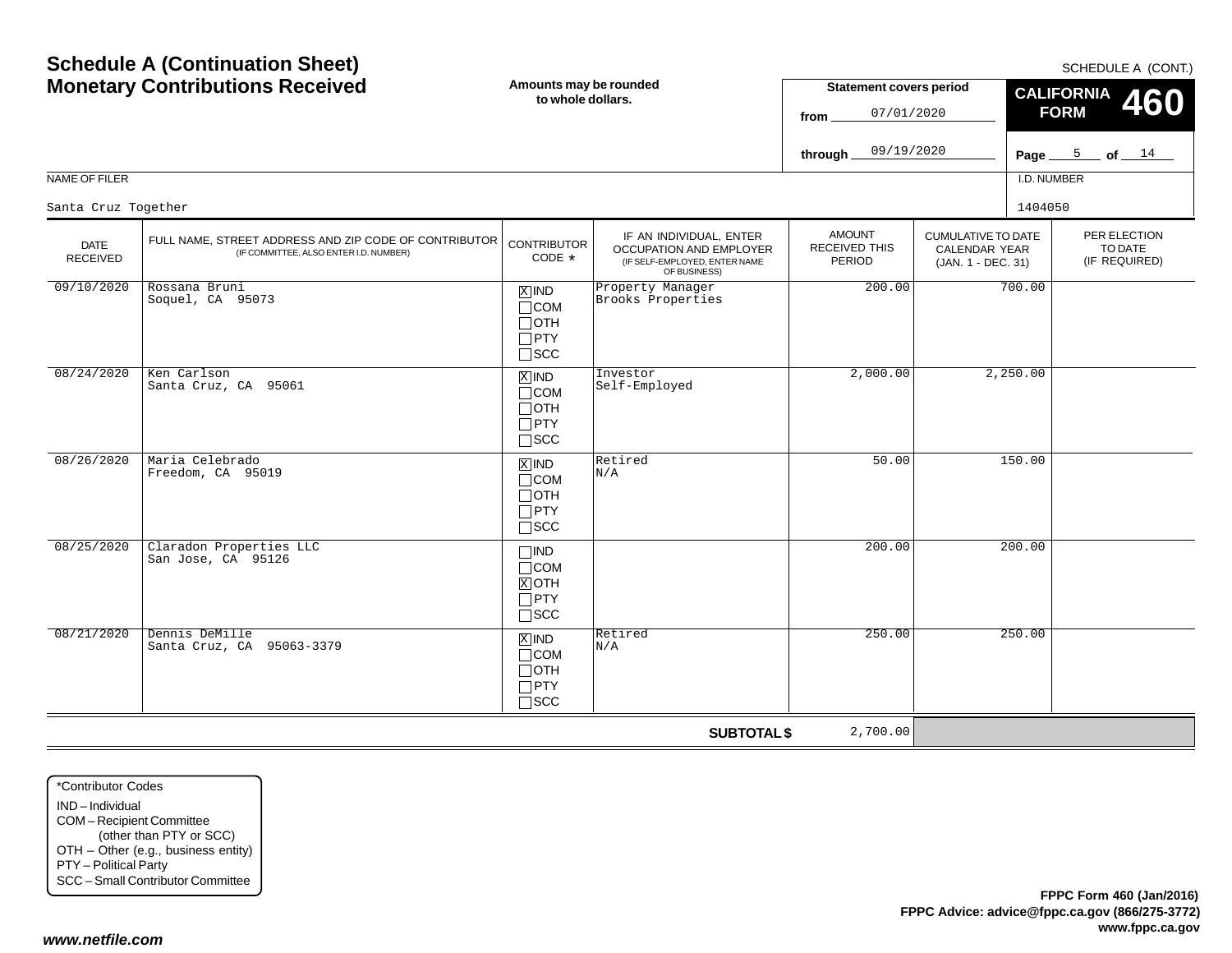|                                | <b>MONGLARY CONTRIBUTIONS RECEIVED</b>                                                          | to whole dollars.                                                  |                                                                                                     | JULIE DE ISLAMICATION DELIVER<br>07/01/2020<br>from. |                                                                  | <b>FORM</b>                              |
|--------------------------------|-------------------------------------------------------------------------------------------------|--------------------------------------------------------------------|-----------------------------------------------------------------------------------------------------|------------------------------------------------------|------------------------------------------------------------------|------------------------------------------|
|                                |                                                                                                 |                                                                    |                                                                                                     | 09/19/2020<br>through _                              |                                                                  | Page $6$ of $14$                         |
| NAME OF FILER                  |                                                                                                 |                                                                    |                                                                                                     |                                                      |                                                                  | I.D. NUMBER                              |
| Santa Cruz Together            |                                                                                                 |                                                                    |                                                                                                     |                                                      |                                                                  | 1404050                                  |
| <b>DATE</b><br><b>RECEIVED</b> | FULL NAME, STREET ADDRESS AND ZIP CODE OF CONTRIBUTOR<br>(IF COMMITTEE, ALSO ENTER I.D. NUMBER) | <b>CONTRIBUTOR</b><br>CODE *                                       | IF AN INDIVIDUAL, ENTER<br>OCCUPATION AND EMPLOYER<br>(IF SELF-EMPLOYED, ENTER NAME<br>OF BUSINESS) | <b>AMOUNT</b><br><b>RECEIVED THIS</b><br>PERIOD      | <b>CUMULATIVE TO DATE</b><br>CALENDAR YEAR<br>(JAN. 1 - DEC. 31) | PER ELECTION<br>TO DATE<br>(IF REQUIRED) |
| 08/17/2020                     | Charles Dixon<br>Santa Cruz, CA 95062                                                           | $X$ IND<br>$\Box$ COM<br>$\Box$ OTH<br>$\Box$ PTY<br>$\square$ SCC | Retired<br>N/A                                                                                      | 120.00                                               |                                                                  | 180.00                                   |
| 08/17/2020                     | Robert Dodds<br>Los Gatos, CA 95033                                                             | $X$ IND<br>$\Box$ COM<br>$\Box$ OTH<br>$\Box$ PTY<br>$\square$ scc | Self-Employed<br>Inventor                                                                           | 500.00                                               |                                                                  | 500.00                                   |
| 09/09/2020                     | Allan Dow<br>Santa Cruz, CA 95061                                                               | $X$ IND<br>$\Box$ COM<br>$\Box$ OTH<br>$\Box$ PTY<br>$\square$ SCC | Property Manager<br>Self-Employed                                                                   | 50.00                                                |                                                                  | 150.00                                   |
| 09/16/2020                     | Eli Eisenpress<br>Santa Cruz, CA 95062                                                          | $X$ IND<br>$\Box$ COM<br>$\Box$ OTH<br>$\Box$ PTY<br>$\square$ SCC | Engineering Manager<br>Ciena Corp.                                                                  | 250.00                                               |                                                                  | 250.00                                   |
| 08/27/2020                     | Patti Eller<br>Santa Cruz, CA 95062                                                             | $X$ IND<br>$\Box$ COM<br>$\Box$ OTH<br>$\Box$ PTY<br>$\square$ SCC | Self- Employed<br>Walt Eller Trailer Sales                                                          | 500.00                                               |                                                                  | 500.00                                   |
|                                |                                                                                                 |                                                                    | <b>SUBTOTAL \$</b>                                                                                  | 1,420.00                                             |                                                                  |                                          |

SCHEDULE A (CONT.)

**Statement covers period**

### **Schedule A (Continuation Sheet) Monetary Contributions Received**

**Amounts may be rounded**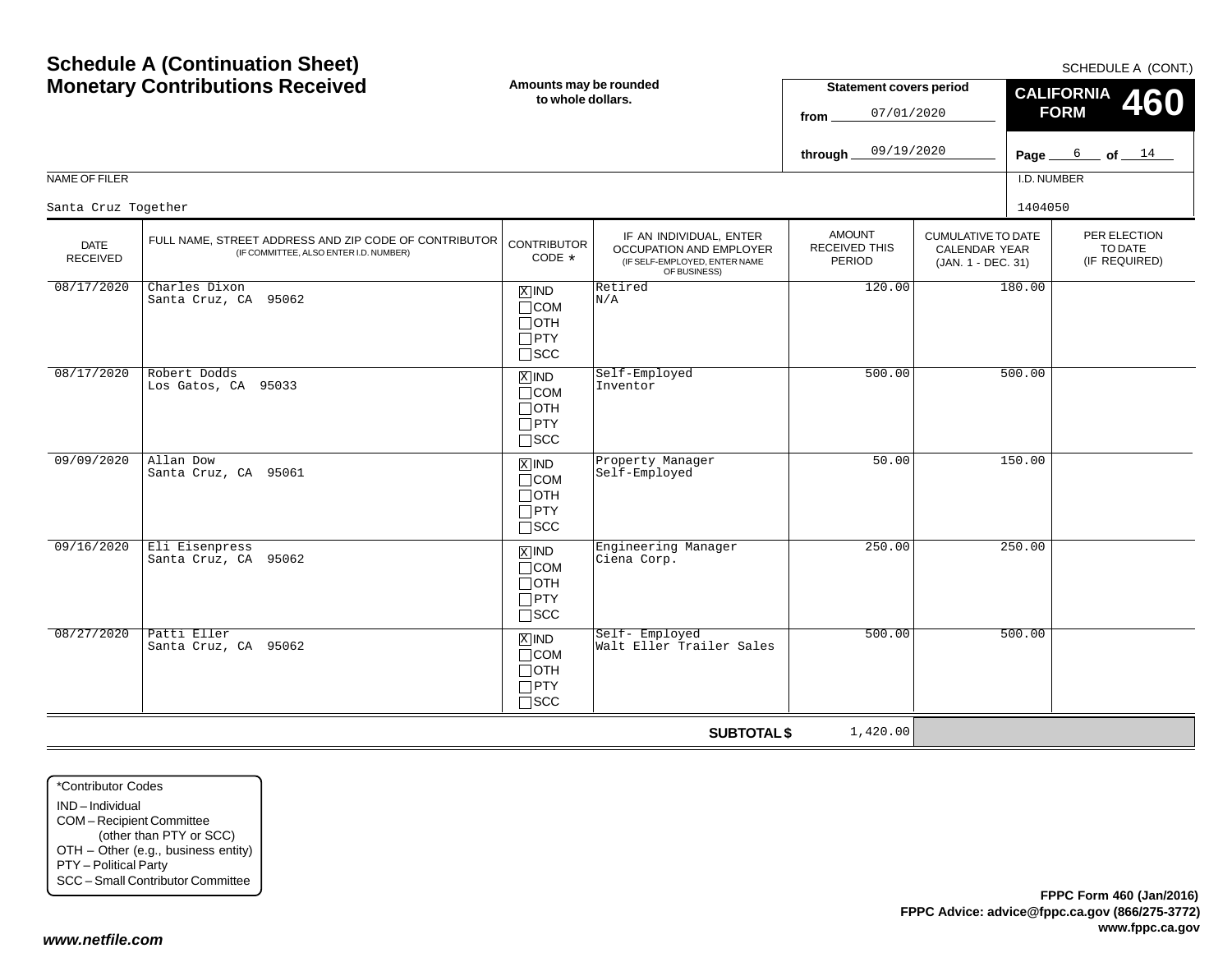|                                | <u>MUNGLANY CUNNIDULIONS NECENED</u>                                                            | to whole dollars.                                                  |                                                                                                     | Statement Covers period<br>07/01/2020<br>from. |                                                                         |             | $\overline{\phantom{0}}^{\text{CALIFORNIA}}$ 460<br><b>FORM</b> |
|--------------------------------|-------------------------------------------------------------------------------------------------|--------------------------------------------------------------------|-----------------------------------------------------------------------------------------------------|------------------------------------------------|-------------------------------------------------------------------------|-------------|-----------------------------------------------------------------|
|                                |                                                                                                 |                                                                    |                                                                                                     | 09/19/2020<br>through_                         |                                                                         |             | Page $\frac{7}{2}$ of $\frac{14}{2}$                            |
| NAME OF FILER                  |                                                                                                 |                                                                    |                                                                                                     |                                                |                                                                         | I.D. NUMBER |                                                                 |
| Santa Cruz Together            |                                                                                                 |                                                                    |                                                                                                     |                                                |                                                                         | 1404050     |                                                                 |
| <b>DATE</b><br><b>RECEIVED</b> | FULL NAME, STREET ADDRESS AND ZIP CODE OF CONTRIBUTOR<br>(IF COMMITTEE, ALSO ENTER I.D. NUMBER) | <b>CONTRIBUTOR</b><br>CODE *                                       | IF AN INDIVIDUAL, ENTER<br>OCCUPATION AND EMPLOYER<br>(IF SELF-EMPLOYED, ENTER NAME<br>OF BUSINESS) | <b>AMOUNT</b><br>RECEIVED THIS<br>PERIOD       | <b>CUMULATIVE TO DATE</b><br><b>CALENDAR YEAR</b><br>(JAN. 1 - DEC. 31) |             | PER ELECTION<br>TO DATE<br>(IF REQUIRED)                        |
| 08/17/2020                     | Carol Fuller<br>Santa Cruz, CA 95060                                                            | $X$ IND<br>$\Box$ COM<br>$\Box$ OTH<br>$\Box$ PTY<br>$\square$ scc | N/A<br>Retired                                                                                      | 100.00                                         |                                                                         | 100.00      |                                                                 |
| 08/25/2020                     | Marjorie Haber<br>Santa Cruz, CA 95060                                                          | $X$ IND<br>$\Box$ COM<br>$\Box$ OTH<br>$\Box$ PTY<br>$\square$ scc | Retired<br>N/A                                                                                      | 200.00                                         |                                                                         | 400.00      |                                                                 |
| 08/17/2020                     | Thomas Hamilton<br>San Mateo, CA 94404                                                          | $X$ IND<br>$\Box$ COM<br>$\Box$ OTH<br>$\Box$ PTY<br>$\square$ SCC | Retired<br>N/A                                                                                      | 100.00                                         |                                                                         | 150.00      |                                                                 |
| 08/25/2020                     | Khristina Horn<br>Santa Cruz, CA 95060                                                          | $X$ IND<br>$\Box$ COM<br>$\Box$ OTH<br>$\Box$ PTY<br>$\square$ SCC | Small Business Owner<br>Self-Employed                                                               | 250.00                                         |                                                                         | 250.00      |                                                                 |
| 09/04/2020                     | Deborah Hoyt<br>Santa Cruz, CA 95062                                                            | $X$ IND<br>$\Box$ COM<br>$\Box$ OTH<br>$\Box$ PTY<br>$\Box$ scc    | Realtor<br>Hoyt and Hufford                                                                         | 100.00                                         |                                                                         | 135.00      |                                                                 |

**SUBTOTAL \$**

750.00

**Amounts may be rounded**

\*Contributor CodesIND – IndividualCOM – Recipient Committee (other than PTY or SCC) OTH – Other (e.g., business entity) PTY – Political Party SCC – Small Contributor Committee

SCHEDULE A (CONT.)

**Statement covers period**

## **Schedule A (Continuation Sheet) Monetary Contributions Received**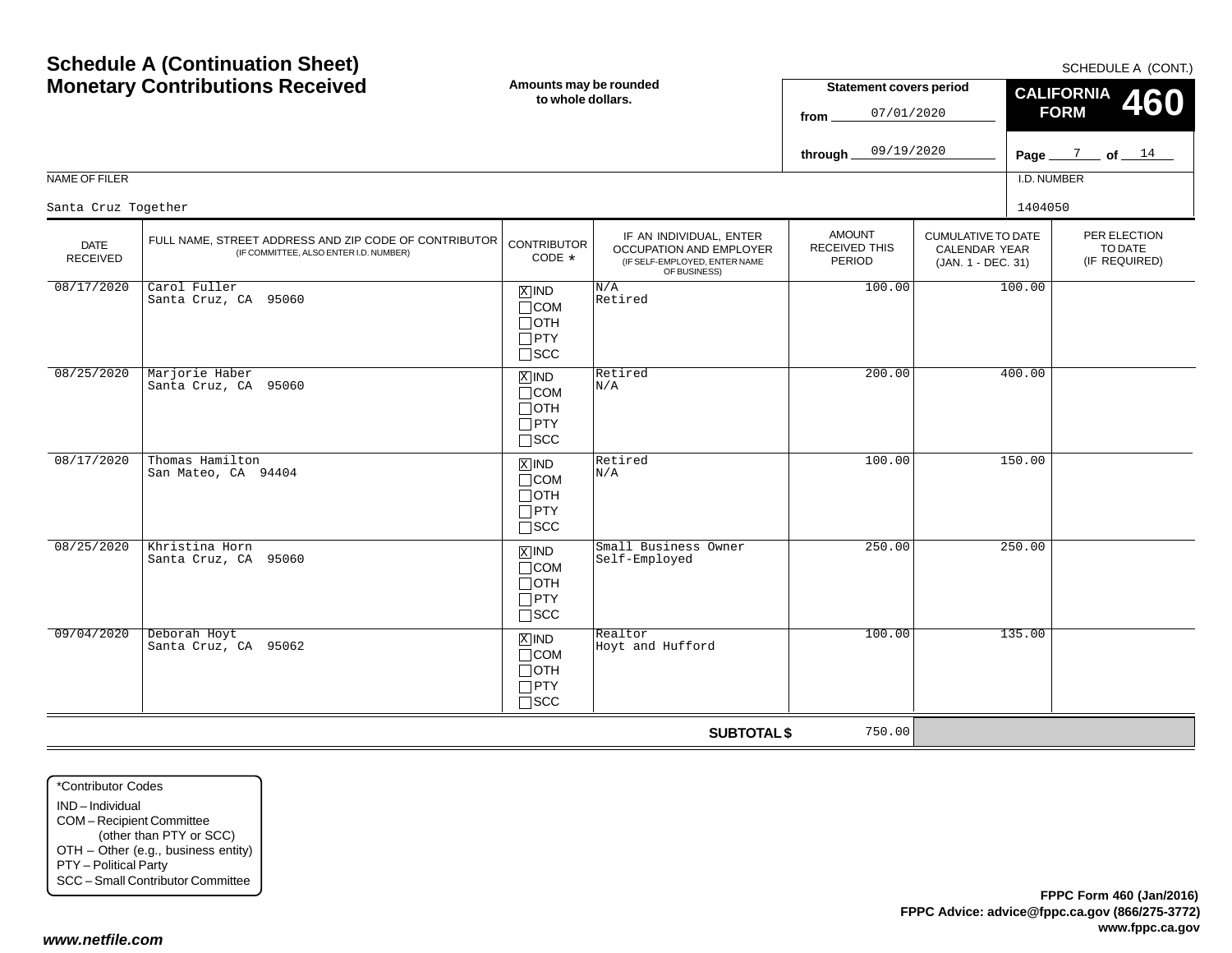| <b>DATE</b><br><b>RECEIVED</b> | FULL NAME, STREET ADDRESS AND ZIP CODE OF CONTRIBUTOR<br>(IF COMMITTEE, ALSO ENTER I.D. NUMBER) | <b>CONTRIBUTOR</b><br>CODE *                                       | IF AN INDIVIDUAL, ENTER<br>OCCUPATION AND EMPLOYER<br>(IF SELF-EMPLOYED, ENTER NAME<br>OF BUSINESS) | <b>AMOUNT</b><br>RECEIVED THIS<br>PERIOD | <b>CUMULATIVE TO DATE</b><br>CALENDAR YEAR<br>(JAN. 1 - DEC. 31) |
|--------------------------------|-------------------------------------------------------------------------------------------------|--------------------------------------------------------------------|-----------------------------------------------------------------------------------------------------|------------------------------------------|------------------------------------------------------------------|
| 08/19/2020                     | Bruce Hutchings<br>Santa Cruz, CA 95062                                                         | $X$ IND<br>$\Box$ COM<br>$\Box$ OTH<br>$\Box$ PTY<br>$\Box$ scc    | Retired<br>N/A                                                                                      | 300.00                                   | 400.00                                                           |
| 08/17/2020                     | Karen Katz<br>Santa Cruz, CA 95062                                                              | $X$ IND<br>$\Box$ COM<br>$\Box$ OTH<br>$\Box$ PTY<br>$\Box$ scc    | Retired<br>N/A                                                                                      | 50.00                                    | 150.00                                                           |
| 09/10/2020                     | Robert Kreb<br>Los Gatos, CA 95031                                                              | $X$ IND<br>$\Box$ COM<br>$\Box$ OTH<br>$\Box$ PTY<br>$\square$ SCC | Property Owner<br>Self-Employed                                                                     | 300.00                                   | 300.00                                                           |
| 09/15/2020                     | Lighthouse Realty<br>Santa Cruz, CA 95060                                                       | $\Box$ IND<br>$\Box$ COM<br>$X$ OTH<br>$\Box$ PTY<br>$\Box$ scc    |                                                                                                     | 2,500.00                                 | 2,500.00                                                         |
| 08/31/2020                     | George Limperis<br>San Francisco, CA 954114                                                     | $X$ IND<br>$\Box$ COM<br>$\Box$ OTH<br>$\Box$ PTY<br>$\Box$ scc    | Realtor<br>Compass                                                                                  | 100.00                                   | 100.00                                                           |
|                                |                                                                                                 |                                                                    | <b>SUBTOTAL \$</b>                                                                                  | 3,250.00                                 |                                                                  |

**Amounts may be rounded to whole dollars.**

# **Schedule A (Continuation Sheet) Monetary Contributions Received**

NAME OF FILER

Santa Cruz Together

SCHEDULE A (CONT.)

PER ELECTIONTO DATE(IF REQUIRED)

**460**

Page <u>\_\_\_\_8 \_</u>\_\_ of \_\_<u>\_\_14</u>

I.D. NUMBER

**CALIFORNIA FORM**

**Statement covers period**

07/01/2020

09/19/2020

**from**

**through**

PTY – Political Party SCC – Small Contributor Committee

#### *www.netfile.com*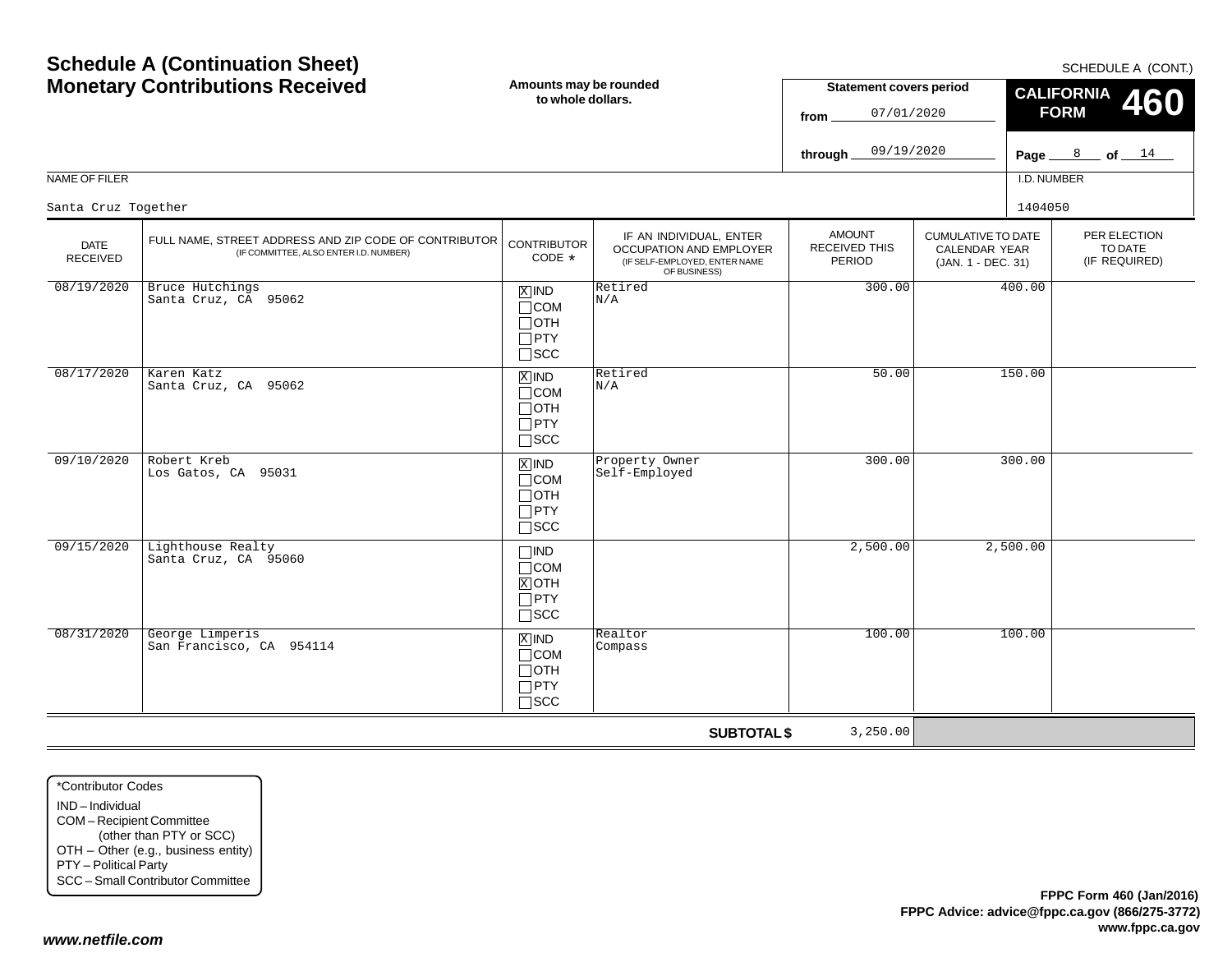PER ELECTIONTO DATE (IF REQUIRED) CUMULATIVE TO DATECALENDAR YEAR (JAN. 1 - DEC. 31) AMOUNTRECEIVED THISPERIODIF AN INDIVIDUAL, ENTER OCCUPATION AND EMPLOYER (IF SELF-EMPLOYED, ENTER NAME OF BUSINESS) FULL NAME, STREET ADDRESS AND ZIP CODE OF CONTRIBUTOR (IF COMMITTEE, ALSO ENTER I.D. NUMBER) **CONTRIBUTOR** CODE\* $\Box$ IND  $\Box$ COM  $\overline{\text{X}}$  oth  $\Box$  PTY  $\Box$ scc xiind COM  $\Box$ OTH  $\Box$ PTY SCC  $\overline{\mathbb{X}}$  IND  $\mathbb{R}^{\text{Retired}}$  $\Box$ COM OTH PTY  $\Box$ SCC IND  $\Box$ COM OTH  $\Box$ PTY SCC IND $\Box$ COM OTH PTY  $\Box$ SCC  $r$  1404050 Santa Cruz, CA 95062500.00 1,100.00 Santa Cruz, CA 95065 Unemployed N/A100.00 100.00 Santa Cruz, CA 95065tired 200.00 400.00 Kelsleyville, CA 95451 $\begin{array}{|l|c|c|c|}\n1 & 100.00 & 100.00 & \text{Retired} \ \hline\n\end{array}$ Santa Cruz, CA 95060 $\begin{array}{|c|c|c|c|}\n\hline\n\text{X} & \text{ND} & \text{Self-Emploved} & & & & 250.00 \\
\hline\n\text{COM} & \text{Coincidence, Inc} & & & & & \n\end{array}$ 

**Amounts may be rounded to whole dollars.**

NAME OF FILER

Locust Street LLC

Phillip Lynch

Thomas Martindale

Judith McCann

Quinn McLaughlin

Santa Cruz Together

DATERECEIVED

08/20/2020

08/24/2020

08/27/2020

08/17/2020

08/25/2020

# **Schedule A (Continuation Sheet) Monetary Contributions Received**

SCHEDULE A (CONT.)

**460**

Page <u>\_\_\_\_9</u> \_\_\_ of \_\_<u>\_\_14</u>

I.D. NUMBER

**CALIFORNIA FORM**

**Statement covers period**

07/01/2020

09/19/2020

**from**

**through**

**SUBTOTAL \$**

1,150.00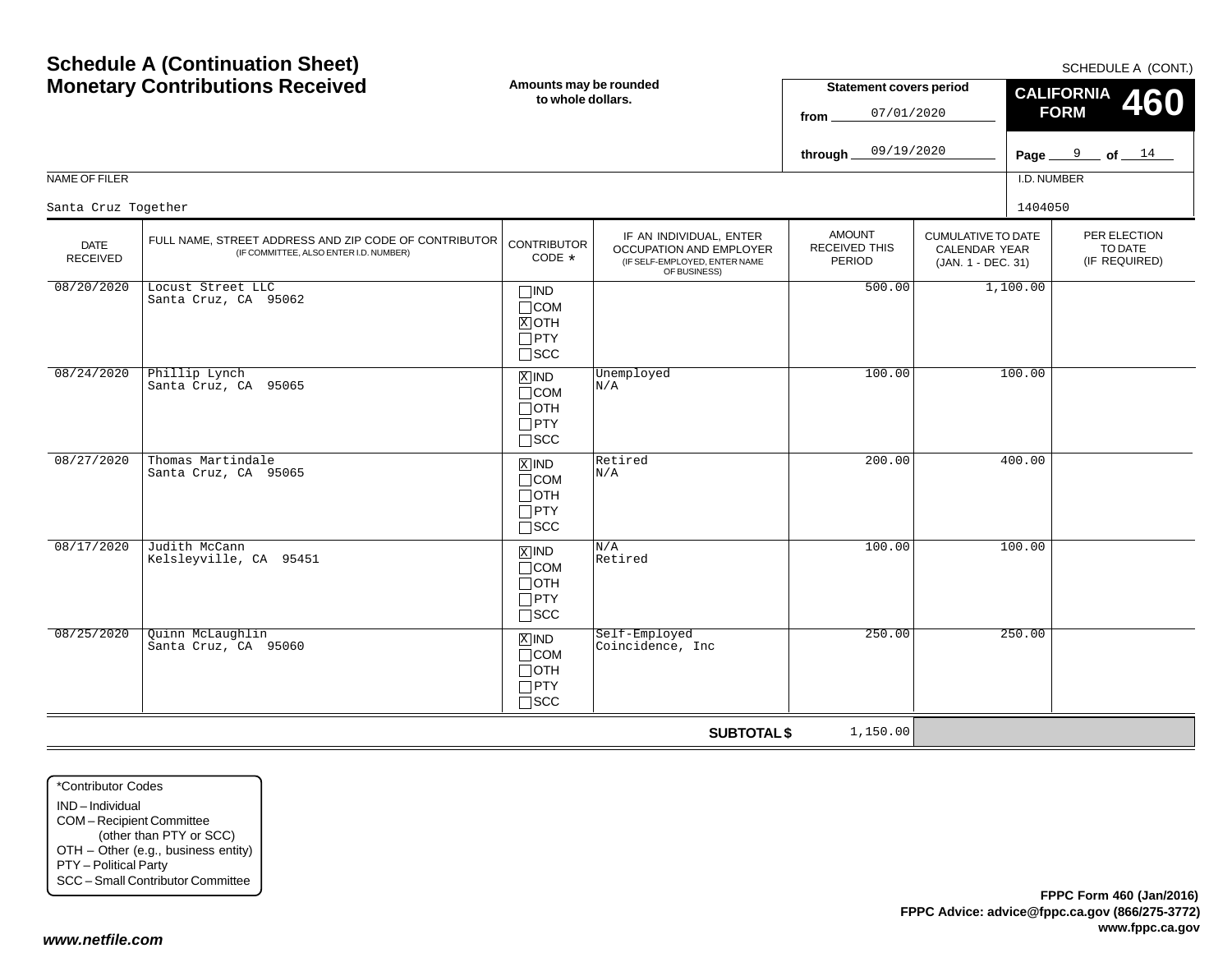| <b>SUBTOTAL \$</b> | 5,825.00                                       |  |
|--------------------|------------------------------------------------|--|
|                    |                                                |  |
|                    |                                                |  |
|                    |                                                |  |
|                    |                                                |  |
|                    |                                                |  |
|                    |                                                |  |
|                    | FPPC Form 460 (Jan/2016)                       |  |
|                    | FPPC Advice: advice@fppc.ca.gov (866/275-3772) |  |
|                    | www.fppc.ca.gov                                |  |

### \*Contributor CodesIND – IndividualCOM – Recipient Committee (other than PTY or SCC) OTH – Other (e.g., business entity) PTY – Political Party SCC – Small Contributor Committee $\Box$ PTY  $\Box$ SCC IND $\Box$ COM  $\Box$ SCC 09/18/2020 Patricia Pianavilla Bend, OR 9770209/10/2020 Alan Ramadan Santa Cruz, CA 95060 $\begin{array}{|l|c|c|c|}\hline \mathbb{X} & \mathbb{N} & \mathbb{C}^2 \\\hline \mathbb{X} & \mathbb{N} & \mathbb{R}^2 \\\hline \mathbb{N} & \mathbb{R}^2 \\\hline \mathbb{N} & \mathbb{C} \\\hline \mathbb{N} & \mathbb{C} \\\hline \mathbb{N} & \mathbb{R} \\\hline \mathbb{N} & \mathbb{R} \\\hline \mathbb{N} & \mathbb{N} \\\hline \mathbb{N} & \mathbb{N} \\\hline \mathbb{N} & \mathbb{N} \\\hline \mathbb{N} & \mathbb{N}$

Page <u>\_\_\_\_10 \_</u>\_ of \_\_<u>\_14</u> NAME OF FILERI.D. NUMBER**through** PER ELECTION (IF REQUIRED) CUMULATIVE TO DATECALENDAR YEAR (JAN. 1 - DEC. 31) AMOUNTRECEIVED THISPERIODIF AN INDIVIDUAL, ENTER OCCUPATION AND EMPLOYER (IF SELF-EMPLOYED, ENTER NAME OF BUSINESS) DATE RECEIVEDFULL NAME, STREET ADDRESS AND ZIP CODE OF CONTRIBUTOR (IF COMMITTEE, ALSO ENTER I.D. NUMBER) **CONTRIBUTOR** CODE\*IND X $\Box$ COM OTHPTY  $\Box$ SCC xiind COM  $\Box$ OTH  $\Box$ PTY SCC IND COM OTH PTY  $\Box$ SCC IND  $\Box$ COM 09/19/2020Santa Cruz Together $r$  1404050 09/02/2020 Robert Miroyan San Jose, CA 95129 Property Management & Real Estate Self-Employed200.00 200.00 08/04/2020 Richard Moe Soquel, CA 95073X|**IND** |Developer<br>|-<br>|COM |Self-Employed 3,000.00 4,000.00 08/24/2020 Barbara Ogle Olympia, WA 98502 <sup>X</sup> Retired N/A 100.00 200.00 villa  $\begin{array}{c|c} \text{with} & \text{with} \\ \hline \text{with} & \text{with} \\ \hline \text{with} & \text{with} \\ \hline \text{with} & \text{with} \\ \hline \text{with} & \text{with} \\ \hline \text{with} & \text{with} \\ \hline \text{with} & \text{with} \\ \hline \text{with} & \text{with} \\ \hline \text{with} & \text{with} \\ \hline \text{with} & \text{with} \\ \hline \text{with} & \text{with} \\ \hline \text{with} & \text{with} \\ \hline \text{with} & \text{with} \\ \hline \text{with} & \text{with$ 

OTH

OTH PTY

**Amounts may be rounded to whole dollars.**

## **Schedule A (Continuation Sheet) Monetary Contributions Received**

SCHEDULE A (CONT.)

TO DATE

**460**

**CALIFORNIA FORM**

**Statement covers period**

07/01/2020

**from**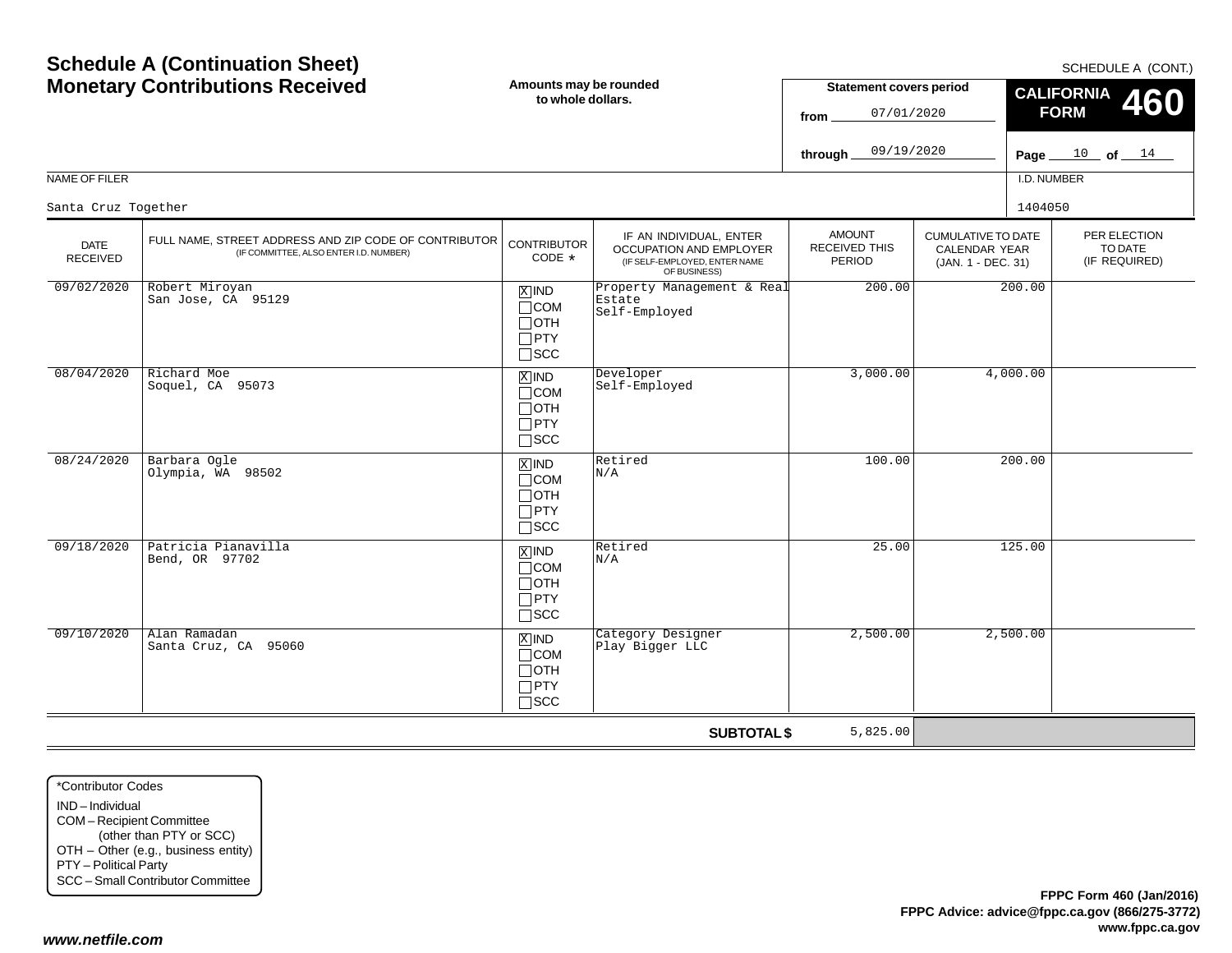|                                                      | <b>MONGLARY CONTRIBUTIONS RECEIVED</b>                                                          | to whole dollars.                                                             |                                                                                                     | JULIE DE ISLAMINATO DE PRINCIPAL<br>07/01/2020<br>from<br>09/19/2020<br>through $\equiv$ |                                                                  | $\overline{\phantom{0}}^{\text{CALIFORNIA}}$ 460<br><b>FORM</b> |                                          |  |
|------------------------------------------------------|-------------------------------------------------------------------------------------------------|-------------------------------------------------------------------------------|-----------------------------------------------------------------------------------------------------|------------------------------------------------------------------------------------------|------------------------------------------------------------------|-----------------------------------------------------------------|------------------------------------------|--|
|                                                      |                                                                                                 |                                                                               |                                                                                                     |                                                                                          |                                                                  |                                                                 | Page $11$ of $14$                        |  |
| NAME OF FILER                                        |                                                                                                 |                                                                               |                                                                                                     |                                                                                          |                                                                  | I.D. NUMBER                                                     |                                          |  |
| Santa Cruz Together                                  |                                                                                                 |                                                                               |                                                                                                     |                                                                                          |                                                                  | 1404050                                                         |                                          |  |
| <b>DATE</b><br><b>RECEIVED</b>                       | FULL NAME, STREET ADDRESS AND ZIP CODE OF CONTRIBUTOR<br>(IF COMMITTEE, ALSO ENTER I.D. NUMBER) | <b>CONTRIBUTOR</b><br>CODE *                                                  | IF AN INDIVIDUAL, ENTER<br>OCCUPATION AND EMPLOYER<br>(IF SELF-EMPLOYED, ENTER NAME<br>OF BUSINESS) | <b>AMOUNT</b><br>RECEIVED THIS<br>PERIOD                                                 | <b>CUMULATIVE TO DATE</b><br>CALENDAR YEAR<br>(JAN. 1 - DEC. 31) |                                                                 | PER ELECTION<br>TO DATE<br>(IF REQUIRED) |  |
| 08/19/2020                                           | Kenneth Rilling<br>Prunedale, CA 93907                                                          | $X$ IND<br>$\Box$ COM<br>$\Box$ OTH<br>$\Box$ PTY<br>$\Box$ SCC               | Retired<br>N/A                                                                                      | 500.00                                                                                   |                                                                  | 800.00                                                          |                                          |  |
| 09/03/2020                                           | Janet Romanowski<br>Santa Cruz, CA 95060                                                        | $X$ IND<br>$\Box$ COM<br>$\Box$ OTH<br>$\Box$ PTY<br>$\Box$ SCC               | Real Estate<br>Self-Employed                                                                        | 99.00                                                                                    |                                                                  | 198.00                                                          |                                          |  |
| 09/03/2020                                           | Janet Romanowski<br>Santa Cruz, CA 95060                                                        | $X$ IND<br>$\Box$ COM<br>$\Box$ OTH<br>$\Box$ PTY<br>$\Box$ scc               | Real Estate<br>Self-Employed                                                                        | 99.00                                                                                    |                                                                  | 198.00                                                          |                                          |  |
| Eugene Salamin<br>08/25/2020<br>Santa Cruz, CA 95063 |                                                                                                 | $\overline{X}$ IND<br>$\Box$ COM<br>$\Box$ OTH<br>$\Box$ PTY<br>$\square$ SCC | Retired<br>N/A                                                                                      | 250.00                                                                                   |                                                                  | 250.00                                                          |                                          |  |
| 08/19/2020                                           | Jerald Spodick<br>Santa Cruz, CA 95062                                                          | $X$ IND<br>$\Box$ COM<br>$\Box$ OTH<br>$\Box$ PTY<br>$\Box$ SCC               | Retired<br>N/A                                                                                      | 100.00                                                                                   |                                                                  | 199.00                                                          |                                          |  |
|                                                      |                                                                                                 |                                                                               | <b>SUBTOTAL \$</b>                                                                                  | 1,048.00                                                                                 |                                                                  |                                                                 |                                          |  |

**Amounts may be rounded**

**Schedule A (Continuation Sheet) Monetary Contributions Received**

(other than PTY or SCC) OTH – Other (e.g., business entity) SCC – Small Contributor Committee

*www.netfile.com*

#### SCHEDULE A (CONT.)

**Statement covers period**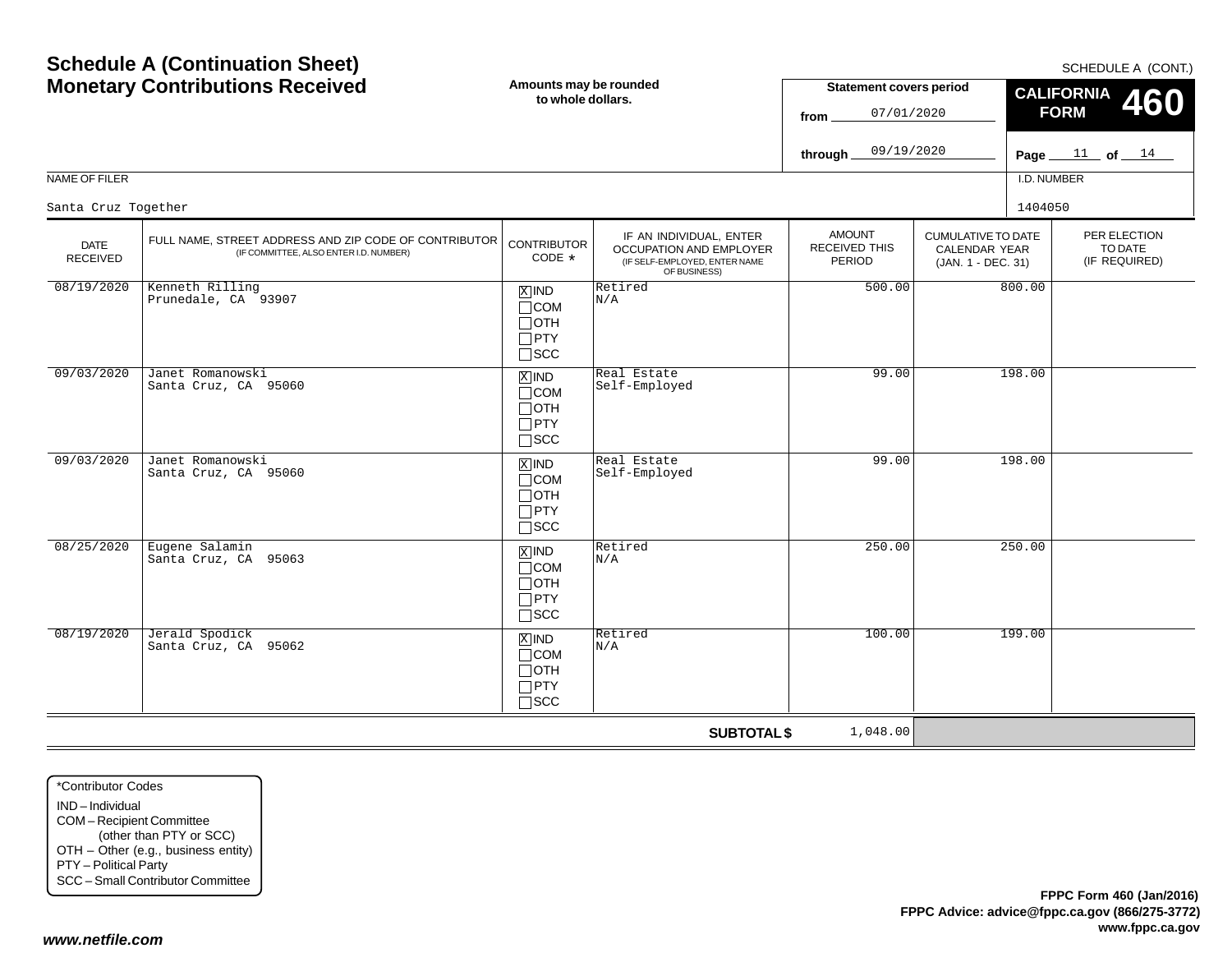**FPPC Advice: advice@fppc.ca.gov (866/275-3772) www.fppc.ca.gov FPPC Form 460 (Jan/2016)**

*www.netfile.com*

Page <u>\_\_\_\_12 \_</u>\_ of \_\_<u>\_\_14</u> **Amounts may be rounded to whole dollars.**NAME OF FILERI.D. NUMBER**Statement covers period fromthrough CALIFORNIA FORM 460** PER ELECTIONTO DATE (IF REQUIRED) CUMULATIVE TO DATECALENDAR YEAR (JAN. 1 - DEC. 31) AMOUNTRECEIVED THISPERIODIF AN INDIVIDUAL, ENTER OCCUPATION AND EMPLOYER (IF SELF-EMPLOYED, ENTER NAME OF BUSINESS) DATE RECEIVED**SUBTOTAL \$** FULL NAME, STREET ADDRESS AND ZIP CODE OF CONTRIBUTOR (IF COMMITTEE, ALSO ENTER I.D. NUMBER) **CONTRIBUTOR** CODE\* $\overline{\mathbb{X}}$  IND  $\begin{matrix} \mathbb{R} \text{etired} \\ \mathbb{N}/\mathbb{A} \end{matrix}$  $\Box$ COM OTHPTY SCC xiind COM  $\Box$ OTH  $\Box$ PTY SCC IND COM OTH PTY  $\Box$ SCC IND  $\Box$ COM OTH  $\Box$ PTY SCC  $\Box$ IND  $\Box$ COM OTH PTY SCC 07/01/202009/19/2020Santa Cruz Together $r$  1404050 09/03/2020 Dan Sullivan Santa Cruz, CA 95062tired 90.00 340.00 08/07/2020 Robert Williams Santa Cruz, CA 95062 Property Manager Williams Family Properties500.00 1,500.00 590.00

SCHEDULE A (CONT.)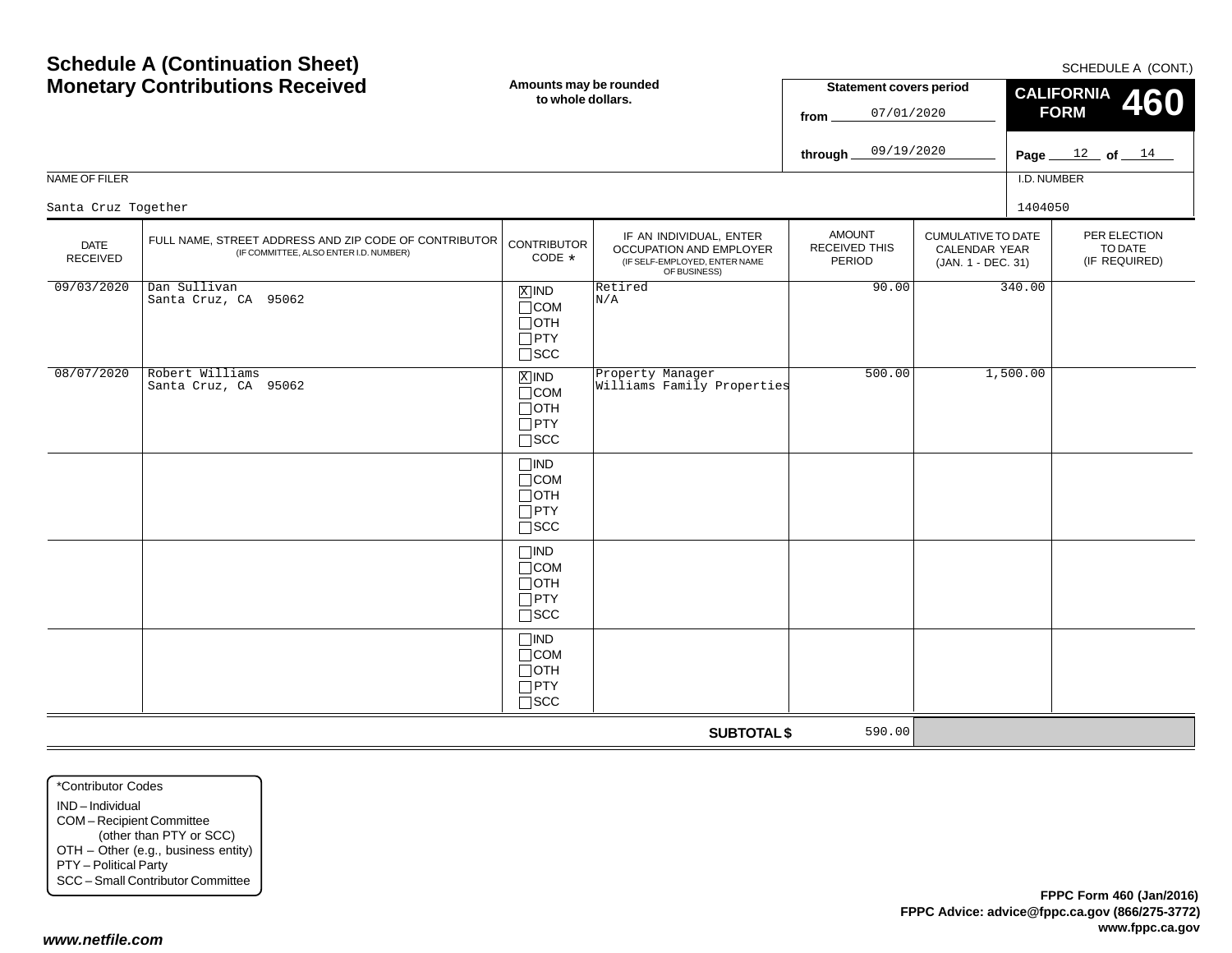| <b>Schedule E</b>           | Amounts may be rounded<br>to whole dollars. |         | Statement covers period | CALIFORNIA 460        | SUMEDULE E |
|-----------------------------|---------------------------------------------|---------|-------------------------|-----------------------|------------|
| <b>Payments Made</b>        |                                             | from    | 07/01/2020              | <b>FORM</b>           |            |
| SEE INSTRUCTIONS ON REVERSE |                                             | through | 09/19/2020              | 13<br>of $14$<br>Page |            |
| NAME OF FILER               |                                             |         |                         | I.D. NUMBER           |            |
| Santa Cruz Together         |                                             |         |                         | 1404050               |            |

**CODES:** If one of the following codes accurately describes the payment, you may enter the code. Otherwise, describe the payment.

| <b>CMP</b><br><b>CNS</b> | campaign paraphernalia/misc.<br>campaign consultants          | MBR        | member communications<br>MTG meetings and appearances | RFD | RAD radio airtime and production costs<br>returned contributions             |
|--------------------------|---------------------------------------------------------------|------------|-------------------------------------------------------|-----|------------------------------------------------------------------------------|
| CTB                      | contribution (explain nonmonetary)*<br>CVC civic donations    | PЕТ        | OFC office expenses<br>petition circulating           | TEL | SAL campaign workers' salaries<br>t.v. or cable airtime and production costs |
| FIL                      | candidate filing/ballot fees                                  | PHO.       | phone banks                                           |     | TRC candidate travel, lodging, and meals                                     |
|                          | FND fundraising events                                        | POL.       | polling and survey research                           |     | TRS staff/spouse travel, lodging, and meals                                  |
| IND.                     | independent expenditure supporting/opposing others (explain)* |            | POS postage, delivery and messenger services          | TSF | transfer between committees of the same candidate/sponsor                    |
| LEG                      | legal defense                                                 |            | PRO professional services (legal, accounting)         |     | VOT voter registration                                                       |
| LIT.                     | campaign literature and mailings                              | <b>PRT</b> | print ads                                             |     | WEB information technology costs (internet, e-mail)                          |

| NAME AND ADDRESS OF PAYEE<br>(IF COMMITTEE, ALSO ENTER I.D. NUMBER)                                                        | CODE | <b>OR</b><br>DESCRIPTION OF PAYMENT | <b>AMOUNT PAID</b> |
|----------------------------------------------------------------------------------------------------------------------------|------|-------------------------------------|--------------------|
| Maverick Mailing, LLC<br>Santa Cruz, CA 95060                                                                              | LIT  |                                     | 526.09             |
| Sentinel Printers, Inc.<br>Santa Cruz, CA 95060                                                                            | POS  |                                     | 223.96             |
| Stripe, Inc<br>San Francisco, CA 94103                                                                                     | PRO  | Bank Processing Fees                | 90.28              |
| * Payments that are contributions or independent expenditures must also be summarized on Schedule D.<br><b>SUBTOTAL \$</b> |      |                                     |                    |

# **Schedule E Summary**

|                                                                                                                              | 1,070.47 |
|------------------------------------------------------------------------------------------------------------------------------|----------|
|                                                                                                                              |          |
|                                                                                                                              |          |
| 4. Total payments made this period. (Add Lines 1, 2, and 3. Enter here and on the Summary Page, Column A, Line 6.)  TOTAL \$ |          |

SCHEDULE E